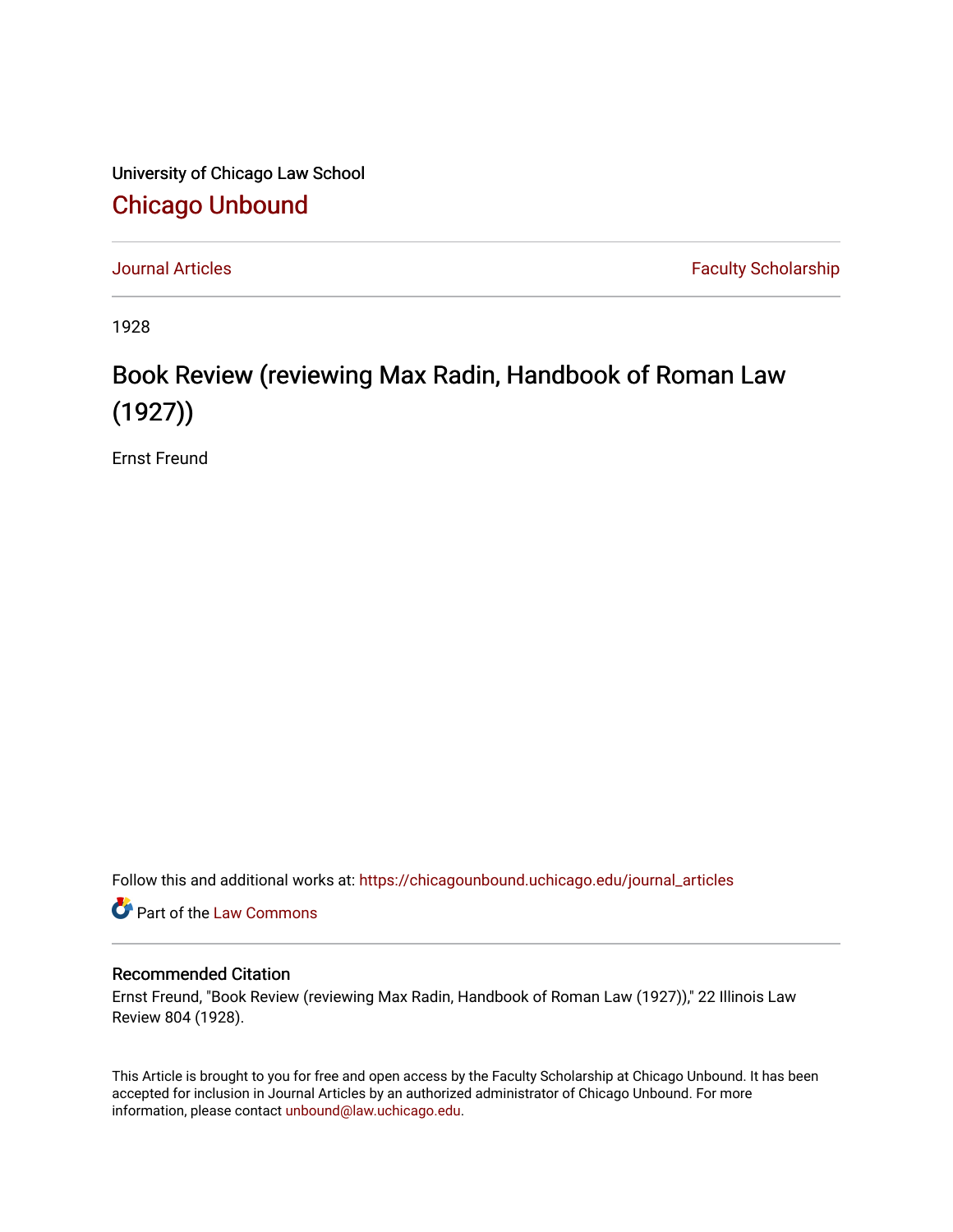These errors and misquotations are unfortunate, since they cast some doubt on the general accuracy of the work, a doubt which, for the most part, is not believed to be justified.

University of Pennsylvania Law School.

## HENRY WOLF BIKLÉ.

## TWENTIETH CENTURY CRIMES. By Frederick A. Mackenzie. Boston: Little, Brown & Co. 1927. Pp. viii, 273, and 7 illustrations.

This is the most interesting of the books in this field in recent times. It is the most interesting, first, because of the style, which is neither too matter of fact nor too journalistic; next, because the crime-cases selected are modern; and lastly, because they are cases having a general interest but not ordinarily accessible for study. (And, by the way, the author nowhere gives any list of references for the sources of his accounts. This is unpardonable in ai responsible author. We have to rely on the intrinsic evidences of his fairness.)

The first case described is the Loeb-Leopold murder in Chicago in 1924. The only error in it is its total misinterpretation of the moral character of the chief counsel for 'the defense. The next crime chronicled is the killing of the Russian monk Rasputin and the later killing of the Tsar's family. Then comes the Stockholm murder by dynamite in 1926, done by Arbin and Kreuger. Next, the trial of Steinie Morrison in London in 1911, for the murder of Beron; this trial has been already fully reported in the Notable British Trials. Series; but the preliminary chapters here give a helpful setting to explain the interest of the case. Next is the Becker case, in New York, in 1912; a book treating the accused as the victim of a frame-up has recently appeared; but the present account is an impartial one. The proceedings lasted three years, and illustrate that the Massachusetts license to longdrawn out delays is not unique. As this review is penned, a dispatch records that the date of execution in another murder case in New York was fixed by the Court of Appeals at a date more than six weeks after the final action on appeal; why such further delays?

The remaining cases are those of Abe Hummel in New York, in 1905, for subornation of perjury, and of Landru in Paris, in 1919, for multiple woman murder. Altogether, an interesting mosaic.

*JOHN* H. **WIGMORE.**

HANDBOOK **OF ROMAN** LAW. By Max Radin, LL. B., Ph. D., Professor of Law, University of California. St. Paul: West Publishing Co. 1927. Pp. 516.

It is significant of the slight interest that American legal scholarship takes in Roman law, that this is the first treatise on the subject that has appeared in this country in a generation-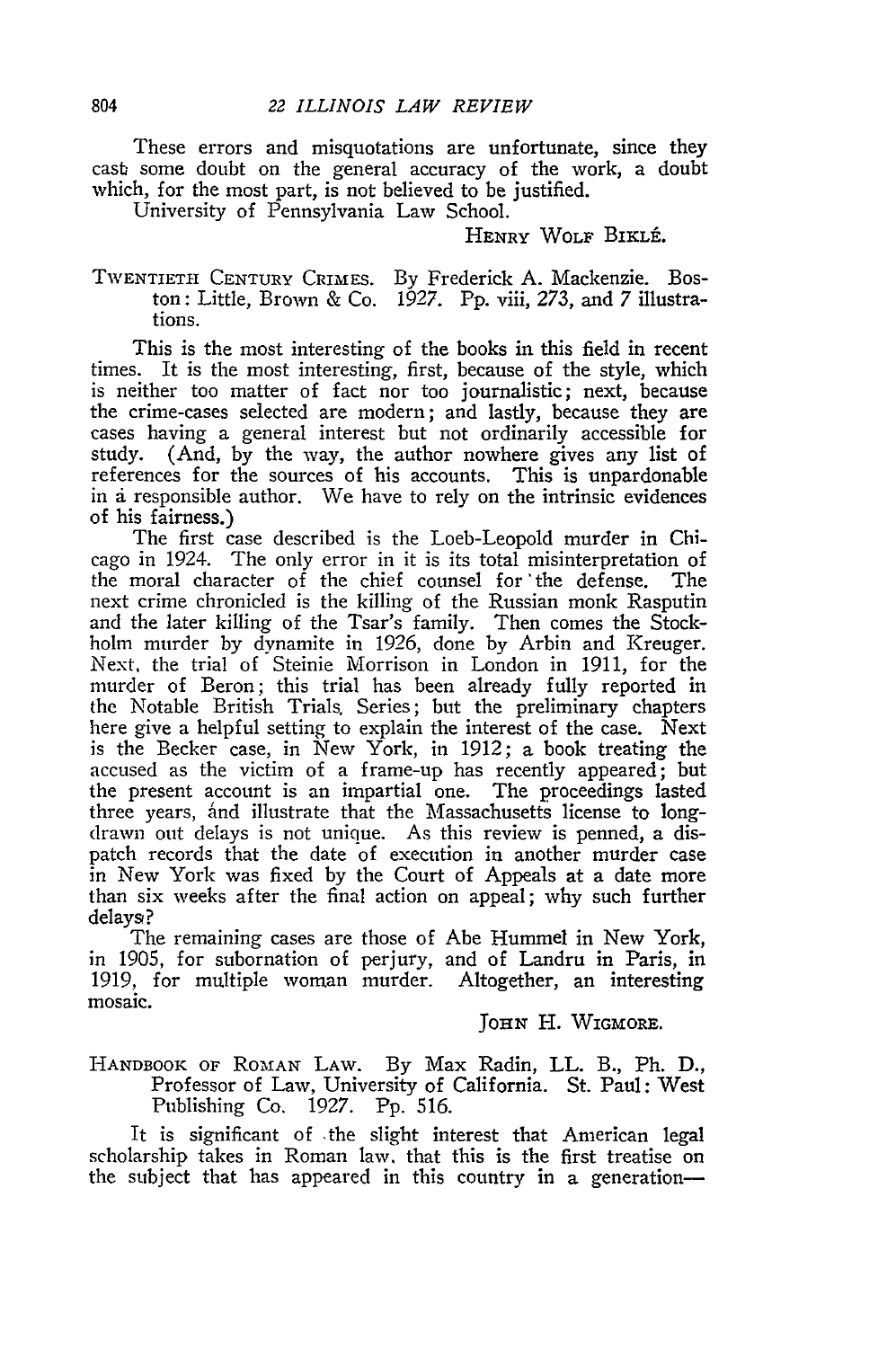since the publication of Morey's book in 1890. Mr. Radin's work covers the same ground as the familiar English and Continental treatises on the Institutes of Roman Law, i. e., it gives in an elementary form the results of Justinian's codification. of the book is given to the law of obligations (torts and contracts), one-third to the law of inheritance (wills and intestacy) ; the law of property is. much more briefly disposed of, and the treatment of persons (family relations) is very meagre. In very characteristic fashion the Romans practically superseded abstract legal rights, both as between husband and wife and as between parent and child, by customary. conventional arrangements which absorbed the interest of the jurists, and in the absence of an account of these we hardly get a proper perspective of the family law of the later period.

A very readable account is given of the history of procedure. The formal character of the old *fegis actio* is strikingly stated by the observation that an issue is not created by assertion and denial, but by the fact that two parties assert contradictory rights. The operation of the formula is described as clearly as our knowledge of it permits; but for an adequate picture we must largely draw upon analogies, if not upon the imagination. The details of the development of the Roman law will probably always remain obscure; the enormous accession of material through the discovery of Egyptian papyri has added as much to the consciousness of ignorance as to knowledge, and it was perhaps easier to teach Institutes of Roman Law, when little or nothing was known of Hellenistic jurisprudence.

A happy feature of Mr. Radin's book is the running comparison with Anglo-American law. Since the main value of the study of the Roman law to the American student lies in the recognition of parallels and contrasts, this feature might' have been much enlarged to our great profit. The absence of agency in the Roman law can be better understood when we realize that there is a similar absence in our law in the relation of the executor of the estate; in the law of guardianship we lack, on the other hand, anything like the useful *auctoritas tutoris,* which is also found in the modern civil law.

It may, however, also be that a treatment of Roman law in the main as a phase of comparative law would result in a basic shift of emphasis. There are in reality two histories of Roman law, the one ancient,, the other modern. If we begin the former about 250 B. C., the time at which the *leqis actiones* were first made the subject of teaching, and end it about 550, the approximate date of the completion of Justinian's work, and if we begin the latter about 1100, when law began to be taught at Bologna, and end it at 1900, the year of the taking effect of the German Civil Code, we have two periods of eight hundred years each, with intervening darkness. Of the two periods, the latter is infinitely more enlightening, partly because we know a great deal more about it, and partly because it developed the characteristics that mark the civil